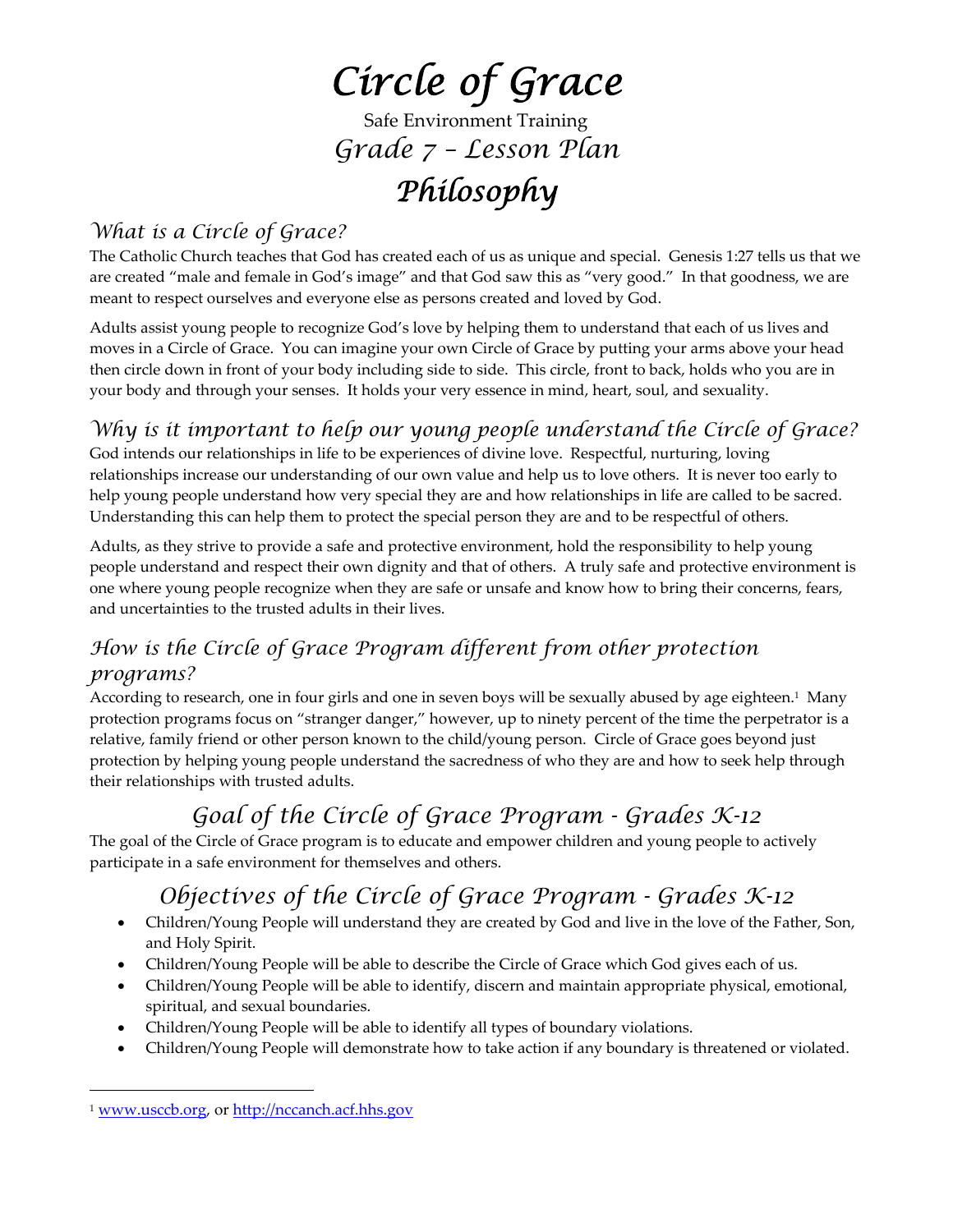# *Grade 7 Leader Guidelines*

- A **Leader** is defined as clergy, administrator, director of religious education/formation, teacher, catechist, or youth minister who has been trained to teach the Circle of Grace Program.
- Every leader should read the Philosophy, Goals and Key Concepts to better understand and prepare to teach the Circle of Grace. The Key Concepts review the essence of the curriculum, that God is always present in our Circle of Grace because He desires an intimate relationship with His children.
- The time frame for lessons may vary depending on size of class, age of young people, amount of discussion, etc.
- Vocabularies with definitions are intended for the leader. The explanation of vocabulary should be integrated within the context of the lessons to assist the young people in their understanding of the Circle of Grace Program. The depth of the young people's understanding will depend upon their age and developmental stage. A master vocabulary list of the Circle of Grace Program is included in the all lesson plans. The pertinent vocabulary is listed in each lesson.
- If possible it is always "best practice" to have two adults in the room during the lesson due to the sensitive nature of the material.
- Ongoing reinforcement of the concepts is encouraged throughout the year. Hopefully, the language of Circle of Grace will become a part of a positive culture of respect, care, and faith that will help protect our young people and help them to know what to do when they feel unsafe.
- Your Administrator, Religious Education Director, or Youth Minister Director is sending out a letter to all parents regarding Circle of Grace. Lesson specific parent information should be handed out as directed. The Parent Packet is included in the Program. Every parish/school is encouraged to provide parent education opportunities both to inform parents about the Circle of Grace program and to foster greater communication in families.
- Evaluations for each grade are to be completed and returned to the School Administrator or the Director of Religious Education/Formation. The evaluations will be used to complete the Summary Evaluation that is used for ongoing improvement of the program and for the audit records.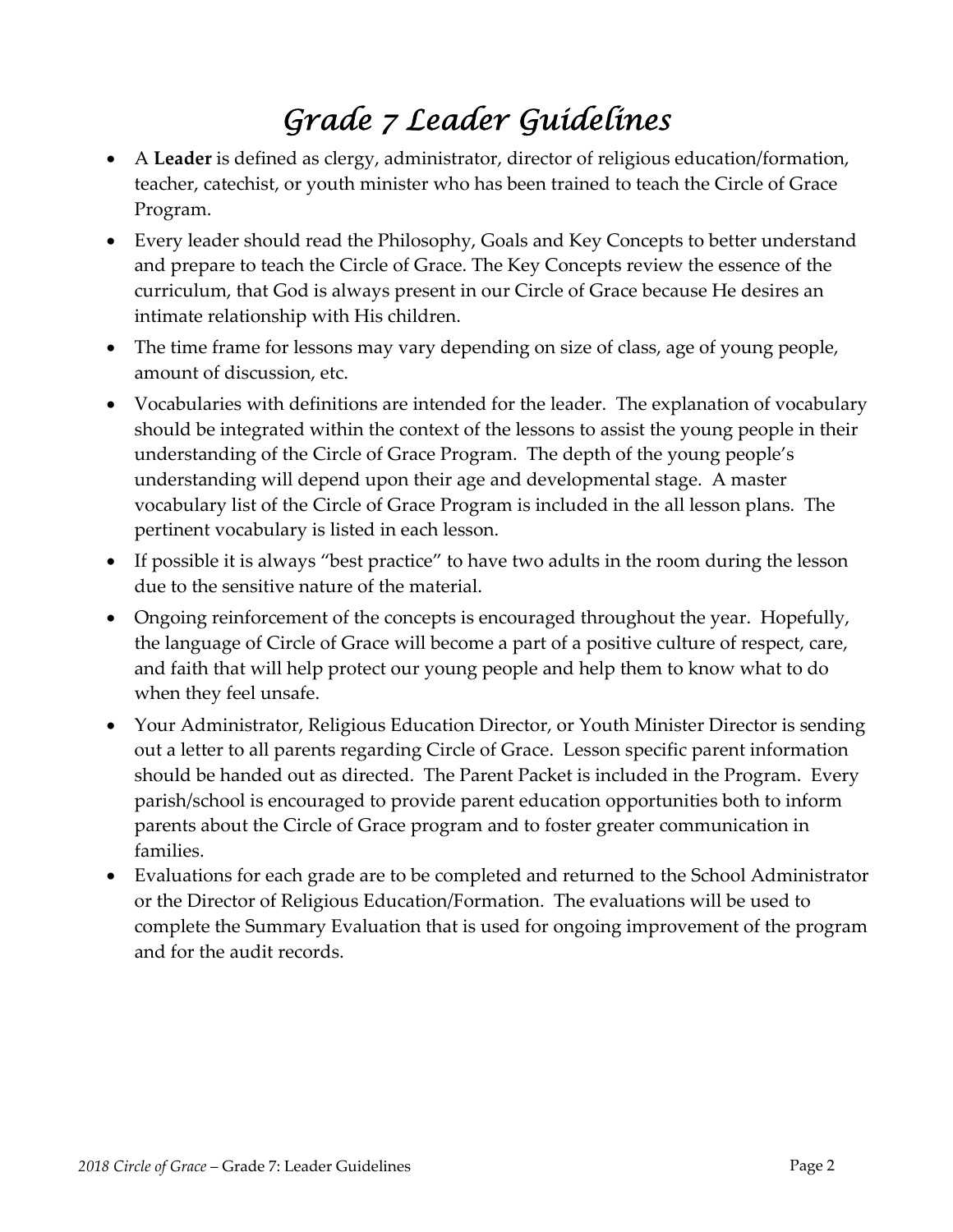## **Summary of the Key Concepts of "Circle of Grace"**



#### **God gives each of us a Circle of Grace (see below) where He is always "Present":**

*Raise your hands above your head, then bring your outstretched arms slowly down. Extend your arms in front of you and then behind you embrace all of the space around you slowly reach down to your feet.*

Knowing that God is in this space with you. This is your Circle of Grace; you are in it.

#### **God is "Present" because He desires a relationship with us.**

- God is with us when we are happy and sad. God does not cause bad things to happen to us. He loves us very much.
- God desires to help us when we are hurt, scared or confused (unsafe).
- Having faith may not take away all of life's struggles. It is because of these struggles, God promised to always "be present"; providing guidance and comfort in our time of need.

#### **God helps us know what belongs in our Circle of Grace**

- Our feelings help us know about ourselves and the world around us.
- God helps us know what belongs in our Circle of Grace by allowing us to experience peace, love or contentment when something or someone good comes into our Circle of Grace.

#### **God helps us know what does not belong in our Circle of Grace**

- God desires to help us when we are hurt, scared or confused (unsafe).
- The Holy Spirit prompts (alerts) us that something does not belong in our Circle of Grace by giving us "a funny or uncomfortable feeling" that something is not safe. This feeling is there because God wants us to be safe.

#### **God helps us know when to ask for help from someone we trust.**

- God gives us people in our lives to help us when we are troubled or struggling with a concern.
- God wants us to talk to trusted adults about our worries, concerns or "uncomfortable feelings" so they can help us be safe and take the right action.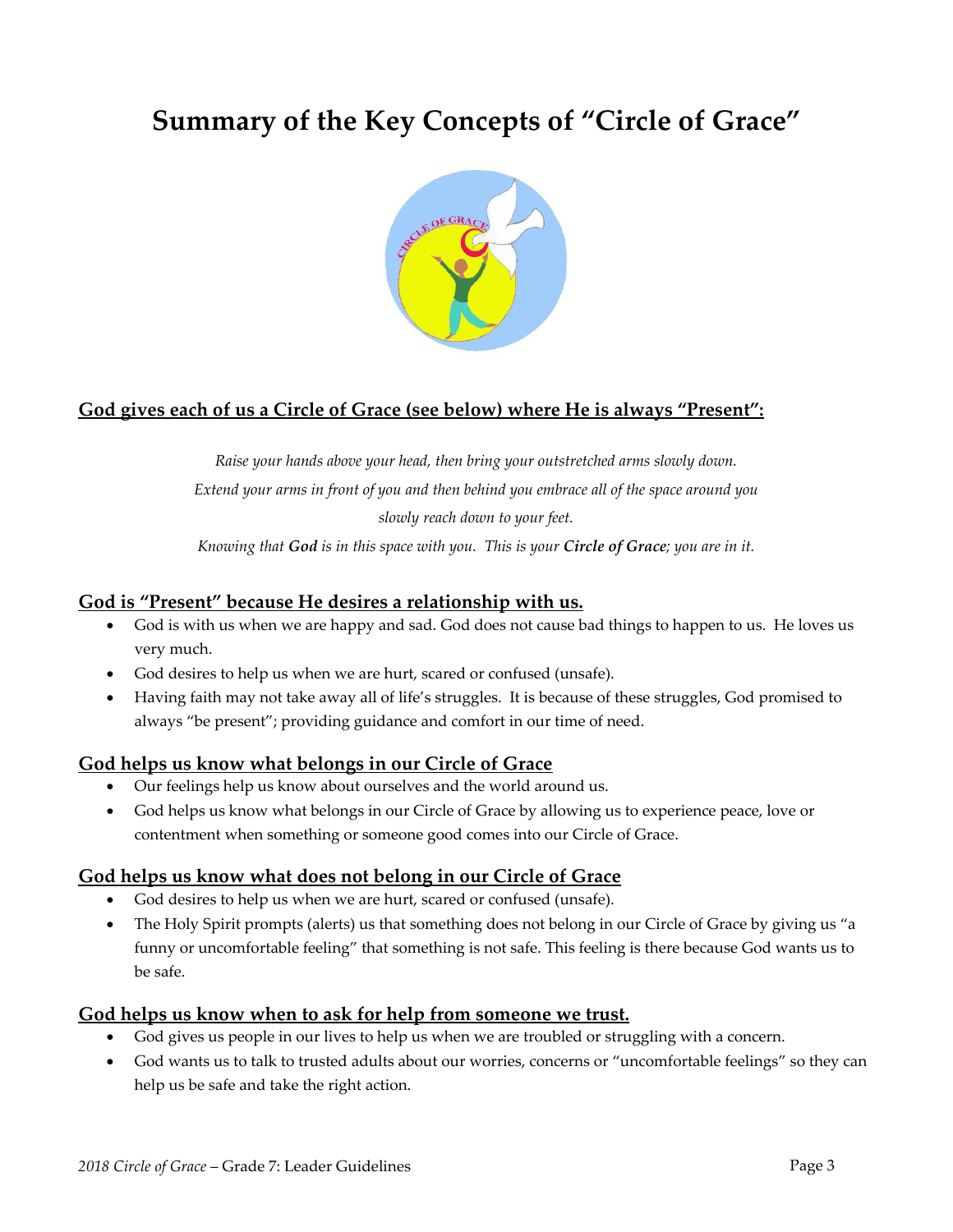# *Circle of Grace Vocabulary*

## **Words introduced in Kindergarten**

**Bullying:** Repeatedly being mean to someone on purpose

**Children of God**: All people are made and loved by God.

*Circle of Grace*: The love and goodness of God which always surrounds me and all others.

**Feelings**: Something I sense inside myself (e.g. angry, sad, happy, afraid, embarrassed, confused, excited, peaceful, etc.) which gives me information about others or myself.

**Grace**: The gift of God's goodness and love to help me live as his child.

**Holy**: Special because of a connection with God.

**Holy Spirit**: God present with and within me. The Holy Spirit helps me to remember that I belong to God. The Holy Spirit helps me to experience and live God's love.

**Respect**: Being kind to others and doing what's best for myself and others because I honor all people as Children of God.

**Safe**: I am safe when my body and my feelings are respected by me and by others.

**Safe Touch**: Touch that respects others and me.

**Secret**: A secret is something I know but do not tell.

**Safe Secret**: A secret is safe when it does not hurt others or me.

**Unsafe Secret**: A secret is unsafe when I think that someone, including me, might be hurt or get in trouble if I do not tell.

**Signal**: A sign that tells me something may be safe or unsafe. This may be internal or external.

**Stoplight**: A traffic light (red, yellow, green) that is a visual signal for keeping vehicles and people safe.

**Trust**: Being able to count on someone to help me to stay safe within my *Circle of Grace*. **Trusted Adult**: A grown‐up who helps me to stay safe in my *Circle of Grace* and to respect others within their *Circle of Grace*.

**Unsafe**: Anything that causes harm to myself or others.

**Unsafe Touch**: Touch that is disrespectful and hurts, scares, or makes me feel uncomfortable or confused.

## **Words Introduced in First Grade**

**Symbol**: A picture or object that stands for something else.

### **Words Introduced in Second Grade**

No new words.

## **Words Introduced in Third Grade**

**Boundary**: The borders or limits we need to keep ourselves safe within our *Circle of Grace*.

**Treasured**: We are so unique and precious that we could not be replaced in God's eyes.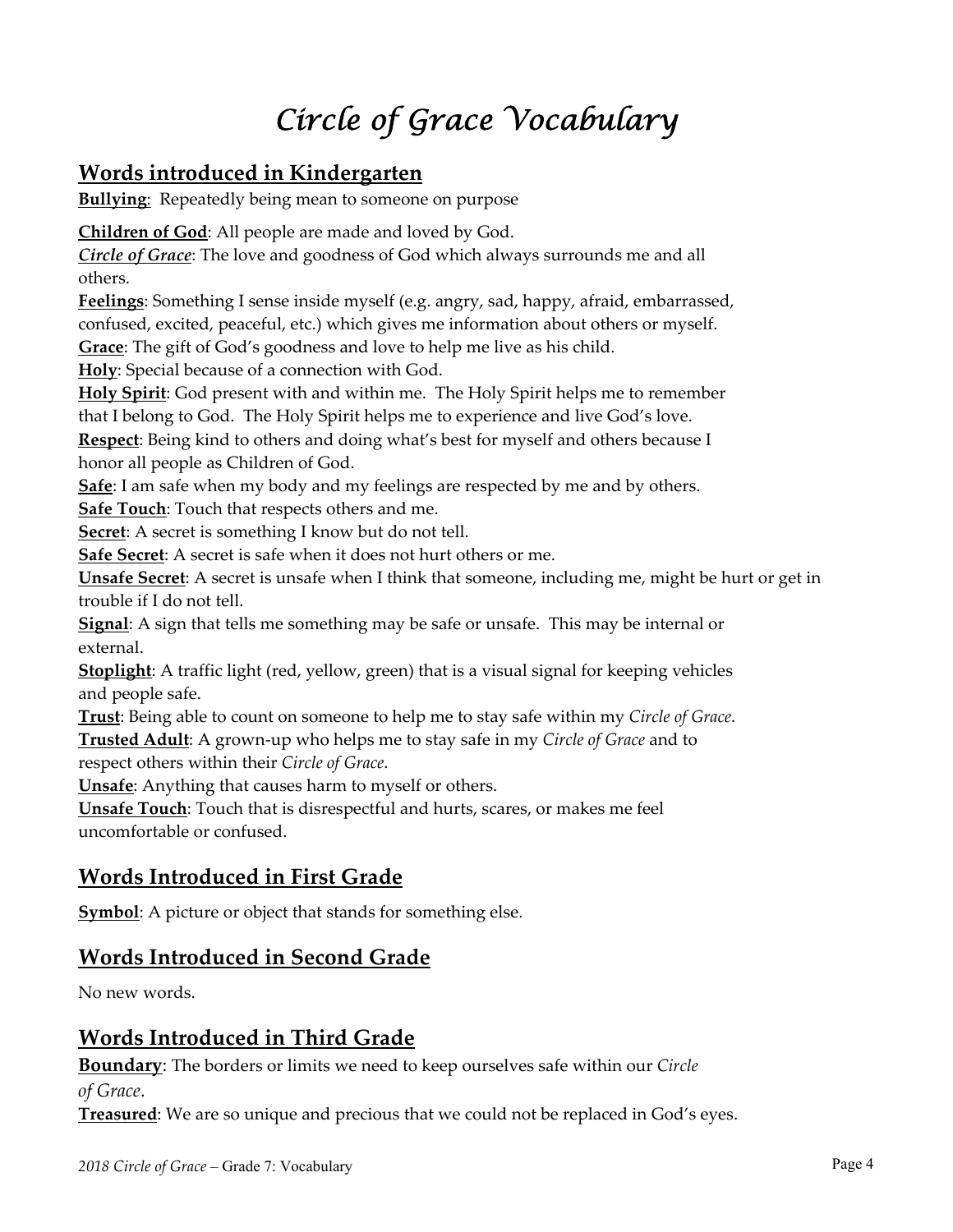**Violate**: To break a law, promise, or boundary.

## **Words Introduced in Fourth Grade**

#### **Social Media/Networking**

**Blog**: An online journal. Personal stories or thoughts can be posted as in a personal journal. This is a public journal that anyone can access.

**Chat Room**: The name given to a place or page in a website or online service where people can chat with each other by typing messages which are displayed almost instantly on the screens of others who are in the chat room.

**Instant Messaging (IM)**: Technology similar to that of chat rooms which notifies a user when a person is online allowing them to converse by exchanging text messages.

**Location Application**: An application (app) used in phones to find a location of a popular spot (restaurant, park etc.). People use the application to check in and it broadcasts the location to all of their friends.

**Micro Blogging**: This service allows users to give updates about what they are doing in less than 140 characters. In the near future, it may go to 280 characters.

**Photo Sharing App**: Captures, edits & shares photos, videos & messages with friends & family.

**Social Networking Service and Websites**: These services and websites are used to communicate with (a person) or search for information about (a person).

**Video Sharing Service**: This service allows users to watch videos posted by others and to upload videos of their own.

**Mobile Video App**: Allows you to send videos and pictures, both of which will disappear after about 10 seconds of a person viewing them. You can view them after the 10 seconds if you did a screen shot.

#### **Other Terms**

**Cyber Bullying**: Use of the internet, cell phone or other electronic device to send or post texts or images intended to hurt or embarrass another person.

**E‐mail**: Electronic mail. Sending/ receiving a type written message from one screen to another.

**Flaming**: Sending a deliberately confrontational message to others on the internet. **Inappropriate Material**: Pictures or words on the internet that makes one feel uncomfortable, scared, or that intentionally degrades a human person.

**Netiquette**: Courteous, honest, and polite behavior practiced on the internet.

**Personal Contact Information**: Information that allows an individual to be contacted or located in the physical world, i.e. a telephone number or an address.

**Phishing**: An identity theft scam in which criminals send out spam that imitates the look and language of legitimate correspondence from e‐commerce sites. The fake messages generally link to websites that are similarly faked to look like the sites of respected companies. On the sites, users are directed to enter their personal information for authentication or confirmation purposes. The information, when submitted, goes to the thieves not to the "spoofed" company.

**Pop Up**: A term for unsolicited advertising that appears as its own browser window.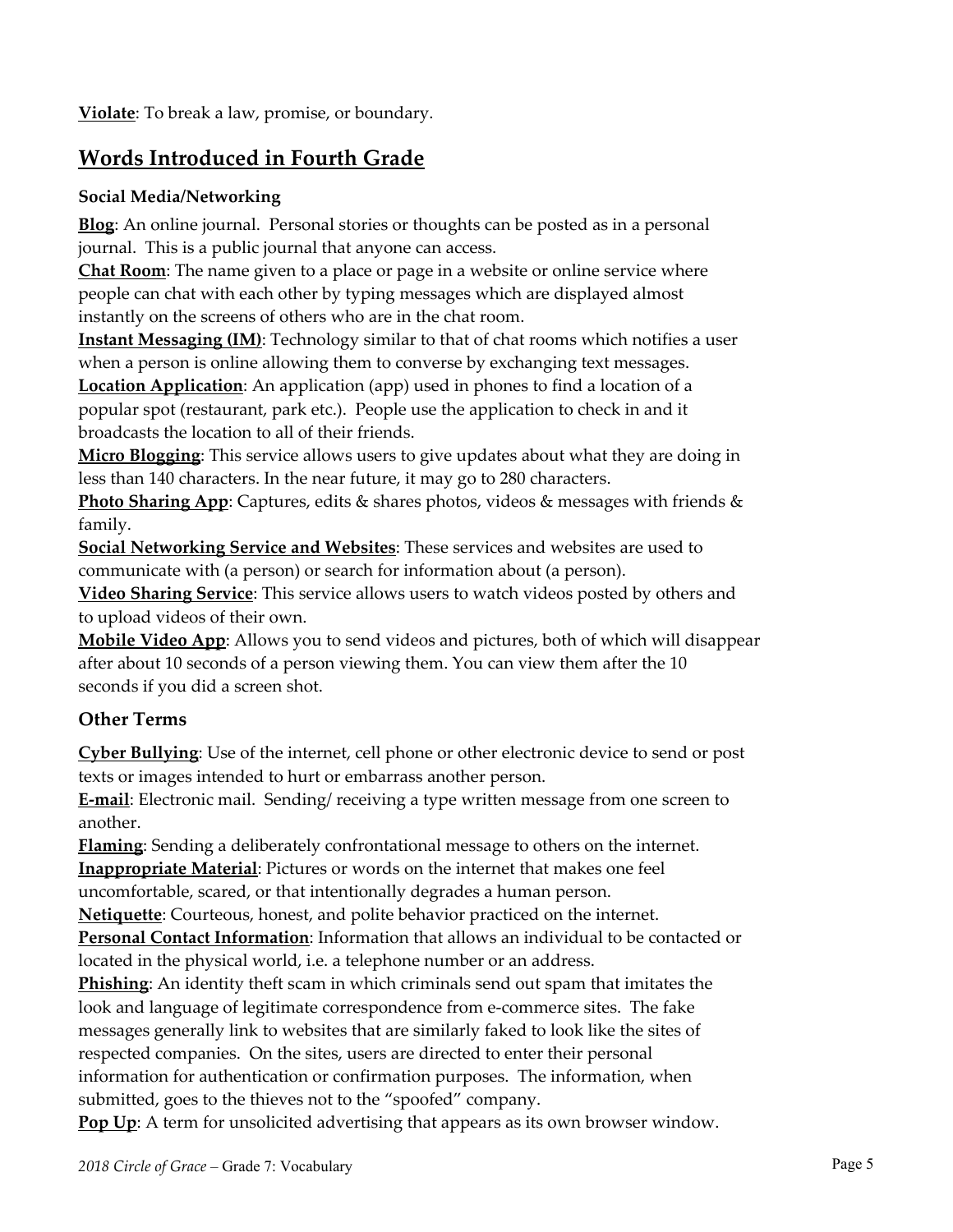**Predator**: Someone who uses the internet or other means to obtain personal information about others with the intent to do harm.

**Smart Phone**: Is a mobile phone that offers advanced features like the internet, a camera and applications such as games and special interest information.

**Texting**: Sending a short text (typed) message and/or photo between cell phones or other handheld devices.

**Webcam**: A front facing video camera that attaches to a computer or is built into laptop.

## **Words Introduced in Fifth Grade**

**Media**: Mass communication formats (music, TV, magazines, movies, videos, internet, computer games, books, advertisements, news, newspapers, radio, etc.) which provide education, information, entertainment, and advertising.

**Inappropriate Media**: Images, words that are spoken or written, that make one feel uncomfortable or scared. This type of media is disrespectful to people and would be something your parent/trusted adult would not approve.

## **Words Introduced in Sixth Grade**

**Admiration**: A feeling of high regard or sense of awe. **Dream**: A hope or aspiration which we imagine will become real. **Empathy**: The ability to understand the feelings of another person. **Healthy**: That which is sound and good for you in mind, body, and spirit. **Relationship**: An authentic connection with God or others. **Response**: Something said or done as a reaction or answer. **Talent**: A special God‐given ability or gift. **Value**: A principle standard or quality considered desirable. **Violation**: A break or infringement of another person's rights.

#### **Words Introduced in Seventh Grade**

**Bullying**: Any deliberate aggressive behaviors (physical, verbal or social) by a person or group with the intent to inflict harm on or make fun of another person.

**Bystander**: Someone who witnesses the bullying. They can have a negative or positive influence on the bullying behavior.

**Cyber Bullying**: The use of the internet, cell phones or other electronic devices to send or post texts or images intended to hurt or embarrass another person.

**Disrespect**: Treating with rudeness, insult, or lack of respect.

## **Words Introduced in Eighth Grade**

**Conscience**: The gift from God that helps us to know the difference between right an wrong.

**Modesty**: The virtue that respects, honors, and protects privacy: the quality of avoiding extremes of emotion, action, dress, and language. Modesty respects my boundaries and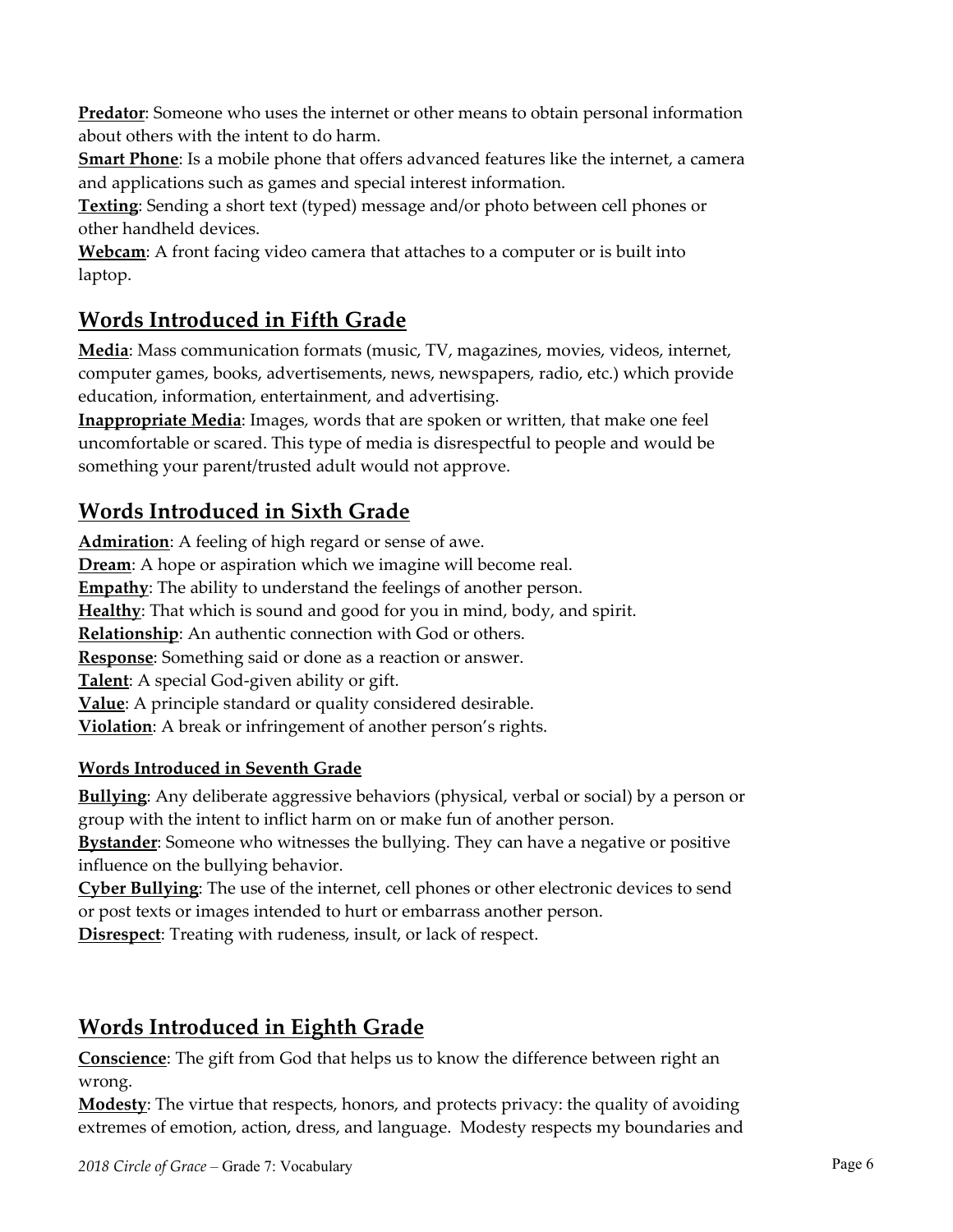the boundaries of others.

**Morality**: The way we put our beliefs into action for good. **Sexuality**: Everything that makes us female or male. This includes feelings, attitudes, values, relationships, and ideas.

## **Words introduced in Middle School Alternate Lessons**

**Stress:** A state of mental/emotional strain resulting from adverse or demanding circumstances

**Pressure:** Typically applied from an external source (peers, teachers, family, etc.) in a demand for high performance or healthy/unhealthy behavior,

## **Words Introduced in Ninth Grade**

**Exploit:** To take unfair advantage of someone/some situation in order to get some benefit. **Forced Isolation**: When someone forces/pressures another to be separated from others in order to gain control.

**Secrecy**: The condition of being hidden or concealed. The habit or practice of keeping secrets or maintaining privacy or concealment.

**Sexting**: Sexually explicit images or text messages sent by way of a phone. There may be legal consequences if one or both persons involved are minors.

**Unequal Power**: When one person has more power in a relationship. This can be in the area of age, size, position, resources, status or knowledge.

## **Words Introduced in Tenth Grade**

**Boundary**: A border or limit that helps keep us safe and separate from another person or entity. Boundaries help define relationships. They are either concrete (physical/visual/audio) or abstract (emotions/beliefs/internal guidelines/rules). **Circle of Virtue**: Our response to the invitation of God's grace by cultivating goodness and virtue in our lives.

## **Words Introduced in Eleventh Grade**

**Freely Chosen Violations**: Every person is responsible for those violations they freely choose and know are wrong. We should never blame or accuse persons who are victims of abuse and manipulated or exploited in unequal relationships.

**Moral Responsibility**: As we grow into mature adults, we must take greater

responsibility for protecting ourselves and others from violations of God's plan for our spiritual, sexual, and moral lives.

**Offender**: Someone who exhibits behaviors for the sole purpose of putting another person in a vulnerable position to be exploited/abused.

**Survivor**: A person who not only lives through but thrives despite abuse, affliction, or adversity.

**Victim**: A person who has suffered injury/harm (physical or emotional) by forces beyond his or her control and not of his or her personal responsibility.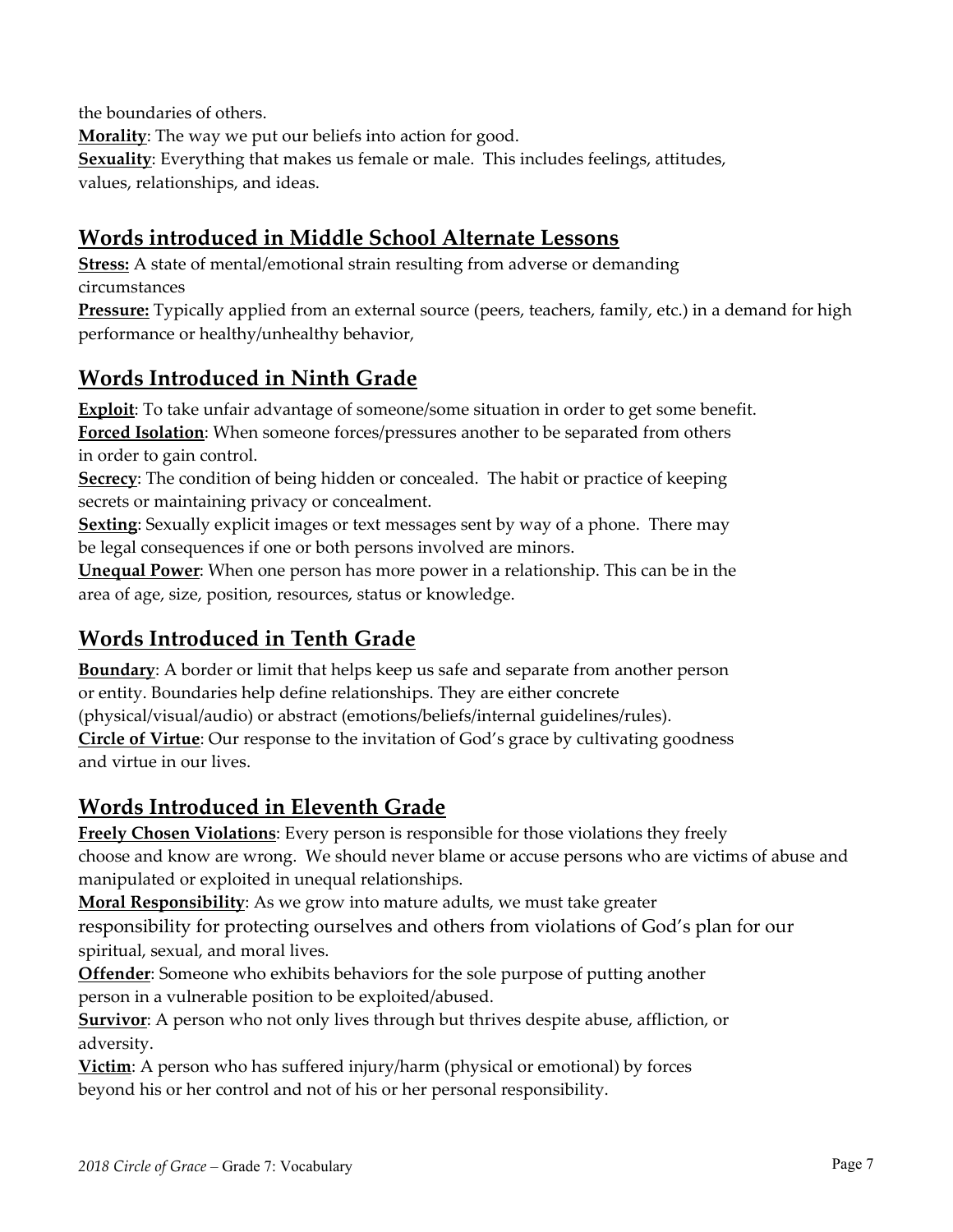### **Words Introduced in Twelfth Grade**

No new words.

### **Words Introduced in the High School Alternate Lessons**

#### **Human Trafficking: Modern Day Slavery**

**Human Trafficking**: Slavery in the form of *forced labor* or s*ex trafficking* in which the victim is under 18 years of age, or is compelled by force, fraud or coercion, respectively, to provide labor or services, or to engage in a commercial sex act. There is no requirement that the victim be transported or travel across a *national* border.

**Coercion:** Threatening physical or non-physical harm (psychological or financial) against someone in order to manipulate them into doing something they do not want to do or would not normally do.

#### **Modesty: A thing of the Past or Not?**

**Humility**: Understanding of the truth of God and who we truly are; made in His image.

#### **What is Your Motto?**

**Motto/Theme**: A maxim adopted as a guide to oneʹs conduct. This motto can be derived from our Catholic or popular culture

#### **Tech Savvy or Tech Safe?**

**Sexting**: Sexually explicit images or texts sent by way of the phone. There may be legal consequences if one or both persons involved are minors.

**Pornography**: 1: The depiction of erotic behavior (pictures or writing) intended to cause sexual excitement. 2**:** material (as books or a photograph) that depicts erotic behavior and is intended to cause sexual excitement 3**:** the depiction of acts in a sensational manner so as to arouse a quick intense emotional reaction, *Merriam Webster*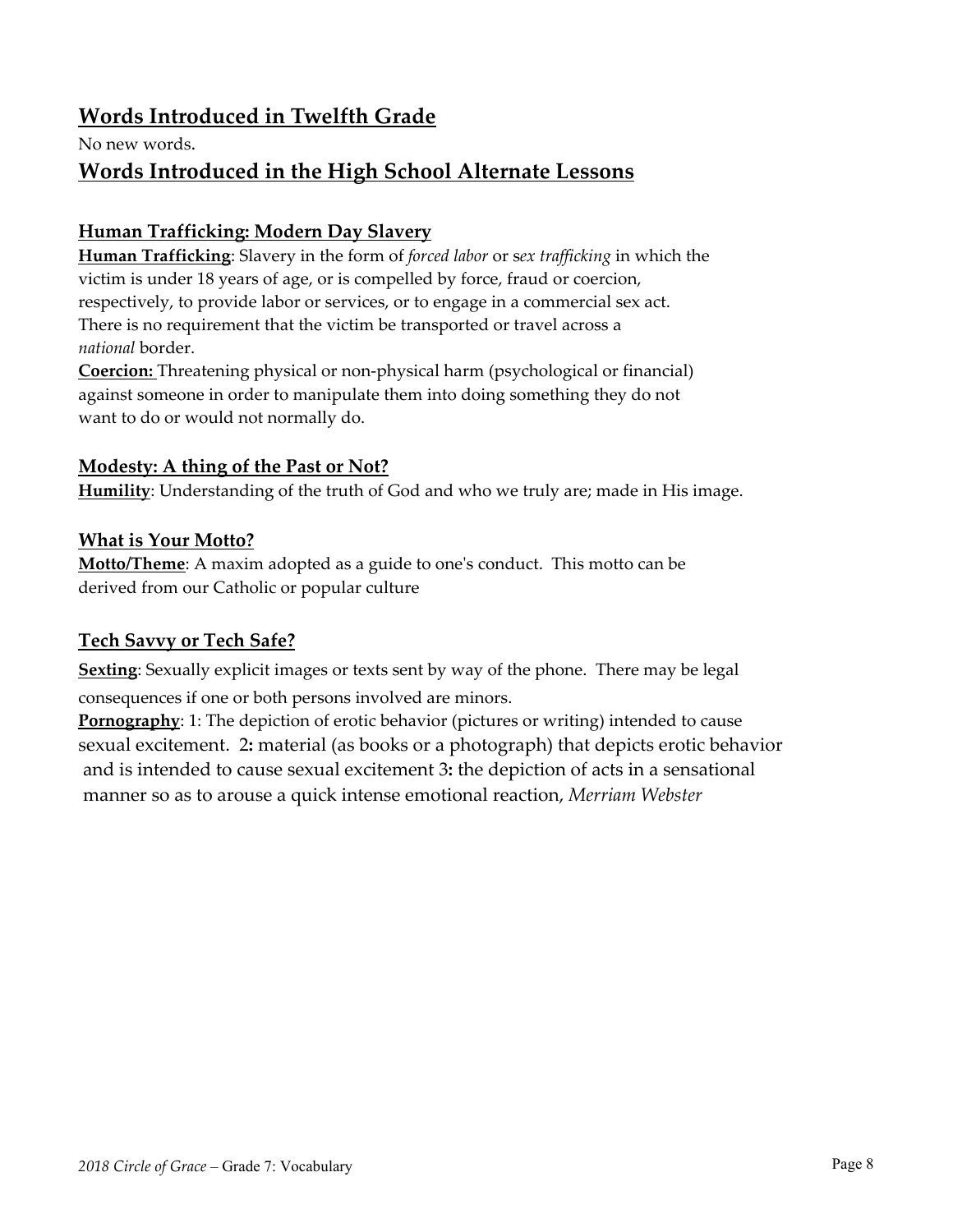# *Lesson Saying No to Disrespect Honoring Everyone's Circle of Grace*

*Sometimes young people reveal personal information or details about incidents that, in order to respect* confidentiality, need to be handled outside of the group environment. If this happens, tell the young person, "Thank you for sharing that, \_\_\_\_\_\_\_\_. That sounds really important. I will talk to you about that later (at the end of class, at the break, as soon as humanly possible, etc.)." When this happens, be sure you talk to the young person at your first opportunity and alert the administration. Remember that you are the responsible *reporter in cases of suspected abuse.*

## **This lesson complements the following Catholic teachings:**

- Belief in the works and presence of the Father, Son, and Holy Spirit
- Christian faith requires a relationship with God and others
- We are called to model our faith in our words and actions
- We are called to make moral decisions consistent with Catholic teaching
- Vocations are God's call to all
- We are all Children of God because of God's creation and covenants
- Individual and cultural differences are gifts from God that should be respected
- Responsible relationships are based on love, honesty, and respect
- Skills such as listening, self‐disclosure, and compromise are necessary for faith filled communications with others

### **Lesson Goal**

Young People will understand respect and disrespect within the context of their *Circle of Grace*.

## **Lesson Objectives**

#### **Young People will be able to:**

- 1. Recognize that everyone deserves respect as a person created and loved by God.
- 2. Recognize words and actions that are disrespectful as boundary violations.
- 3. Identify skills to resist disrespectful behavior as part of their safety PLAAN.

Special note to leaders: *It is important to begin the lesson by explaining that God does not want or cause bad things to happen. There may be young people in every group who have already experienced unsafe or hurtful situations. Please be sensitive to this possibility. It is important to reinforce that it is not their fault. God is with them even during difficult times.*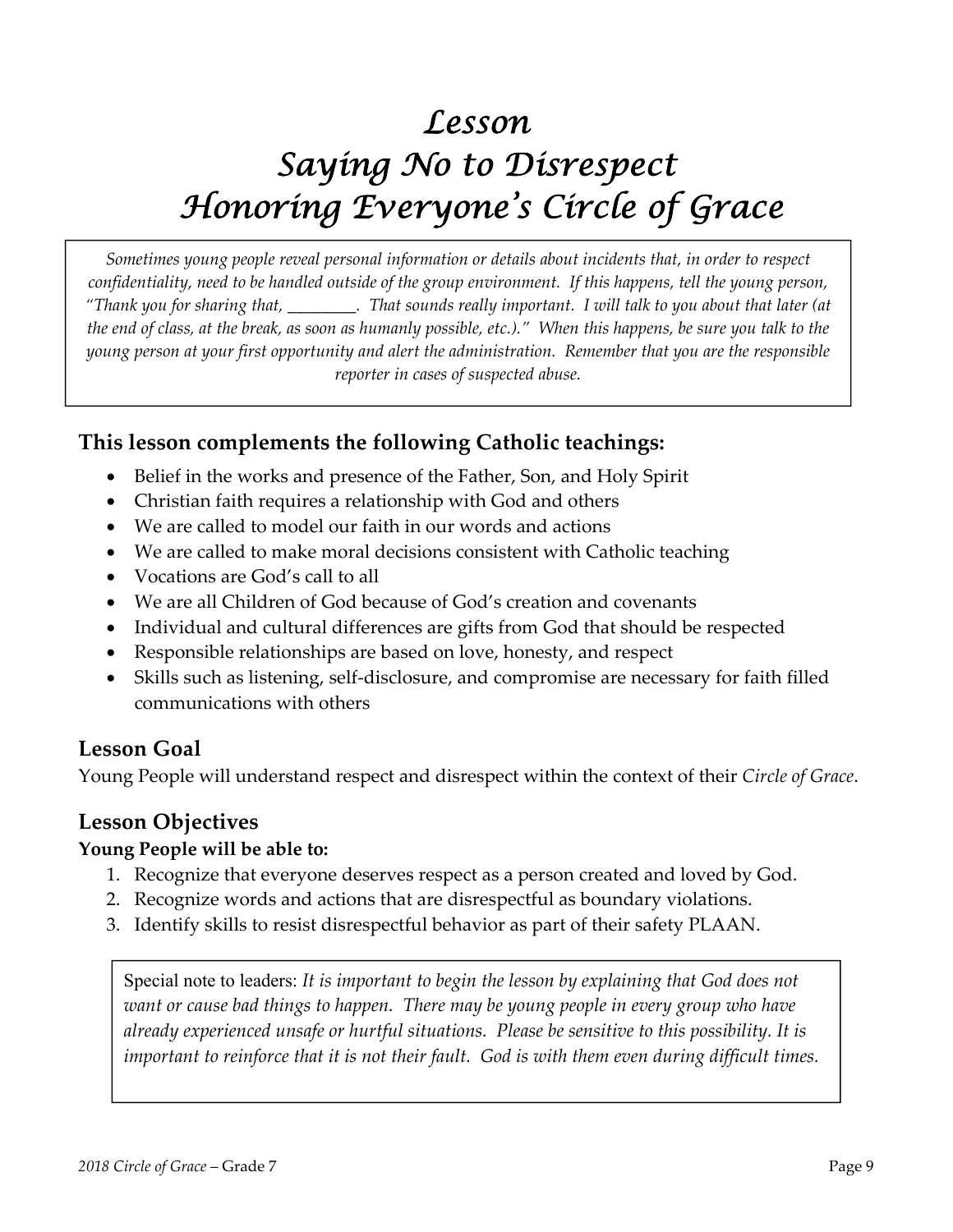## **Vocabulary**

- 1. *Circle of Grace*: The love and goodness of God that always surrounds me and all others.
- 2. **Trust**: Being able to count on someone to help me to stay safe within my *Circle of Grace*.
- 3. **Respect**: Being kind to others and doing what is best for myself and others because I honor all people as Children of God.
- 4. **Disrespect**: Treating with rudeness, insult and lack of respect.
- 5. **Bullying**: Any deliberate aggressive behaviors (physical, verbal or social) by a person or group with the intent to inflict harm on another person.
- 6. **Cyber Bullying**: The use of the internet, cell phones or other electronic devices to send, post texts or images intended to hurt or embarrass another person.
- 7. **Bystander**: Someone who witnesses the bullying. They can have a negative or positive influence on the bullying behavior.

## **Materials Needed**

- 1. Code of Conduct for Children and Youth for each student.
- 2. Word Blank List and Vocabulary Review (at the end of the lesson).
- 3. Parent Letter.
- 4. Whiteboard/Blackboard.

## **Opening Prayer**

Leader calls the young people to prayer by asking them to quiet themselves and join in the Sign of the *Cross.* Please listen quietly as I read from a letter that St. Paul wrote to the community at Philippi.

Rejoice in the Lord always. I shall say it again: rejoice! Your kindness should be known to all. The Lord is near. Have no anxiety at all, but in everything, by prayer and petition, with thanksgiving, make your requests known to God. Then the peace of God that surpasses all understanding will guard your hearts and minds in Christ Jesus.

Finally, brothers, whatever is true, whatever is honorable, whatever is just, whatever is pure, whatever is lovely, whatever is gracious, if there is any excellence and if there is anything worthy of praise, think about these things. Keep on doing what you have learned and received and heard and seen in me. Then the God of peace will be with you. (*Philippians 4:4‐9 from the New American Bible)*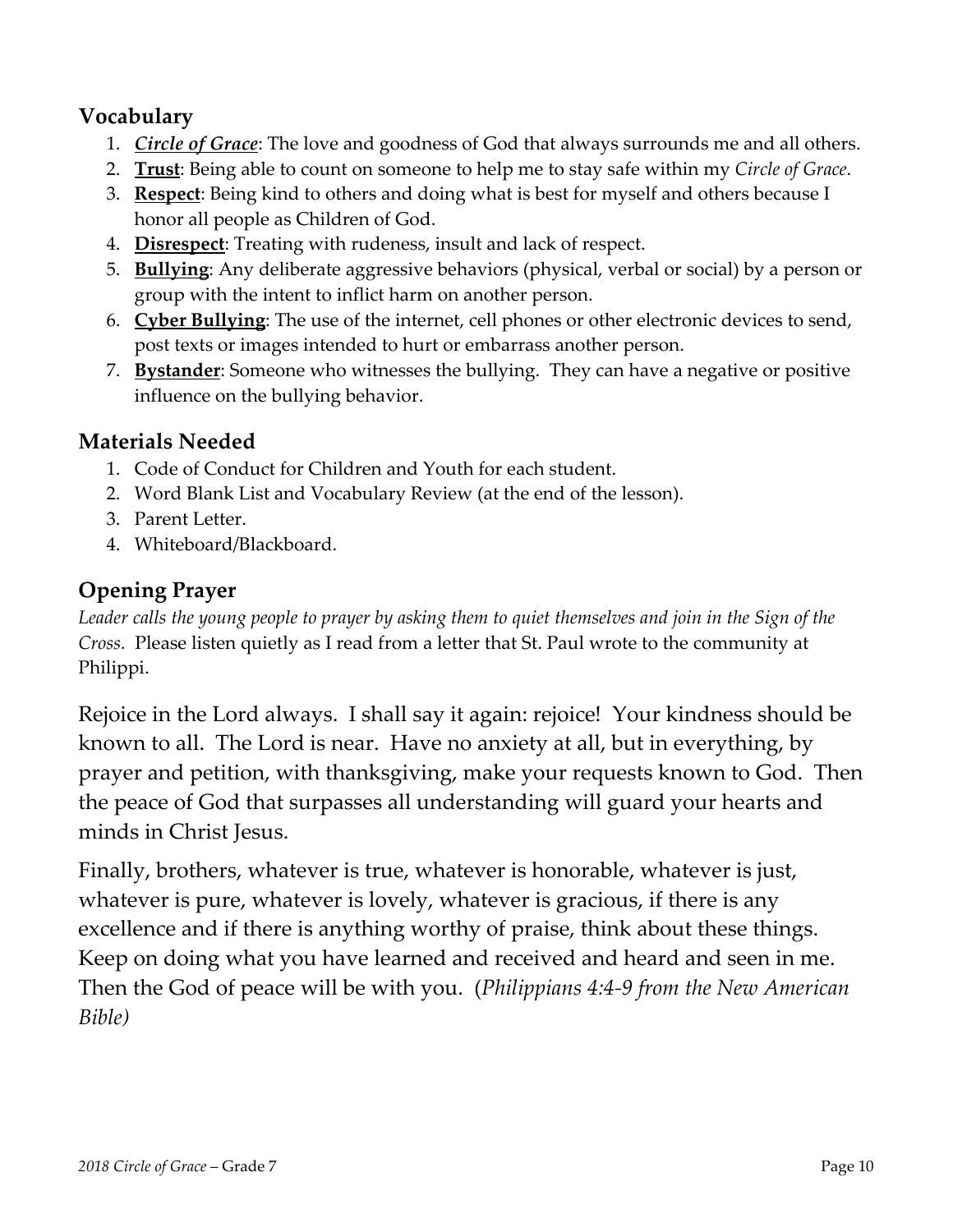## **Getting Started**

*Open the lesson with the following statements:*

- Today we are going to review *Circle of Grace*, look at behaviors that are disrespectful, and then see if we can find some ways to resist doing or saying things that we know will hurt others.
- We will also review the steps of our Safety PLAAN when others are disrespectful of us or others.

## **Lesson Development**

#### **Vocabulary**

- 1. *Briefly present the vocabulary words.*
- 2. *Distribute the Word Bank List and the Circle of Grace Vocabulary Review (at the end of the lesson.)*
- 3. *Have the youth work individually or in small groups to complete the Vocabulary Review Activity.*
- 4. *Bullying, Cyber Bullying and Bystander are NOT in the Vocabulary review. This is because they need to be addressed separately later in the lesson.*

#### **Review**

*Summarize Circle of Grace with the following statements.*

- We have already learned about the *Circle of Grace*. Our *Circle of Grace* is the love and goodness of God which always surround us.
- $\triangleright$  God is with us and within us in a special way. The Holy Spirit helps us to remember that we belong to God; we are always in a special, holy place. God is present because He wants a relationship with us.
- If we can remember that we are in our *Circle of Grace*, with God and surrounded by his love, we will remember to behave with respect for ourselves and others.

#### **Discussion**

*Open discussion with the following.*

- We don't always act in ways that are respectful. Take just a minute and think of a time when someone your age was not respectful of your *Circle of Grace*. *Pause.*
- $\triangleright$  Now think of a time when you said or did something that was hurtful to someone your age. *Pause.*
- These words and actions don't belong in anyone's *Circle of Grace*.

#### *Continue discussion with the following.*

- $\triangleright$  Together we are going to make a list of some of the disrespectful behaviors that include bullying.
- Write the words Bullying, Cyber Bullying and Bystander on the board. Discuss the definitions.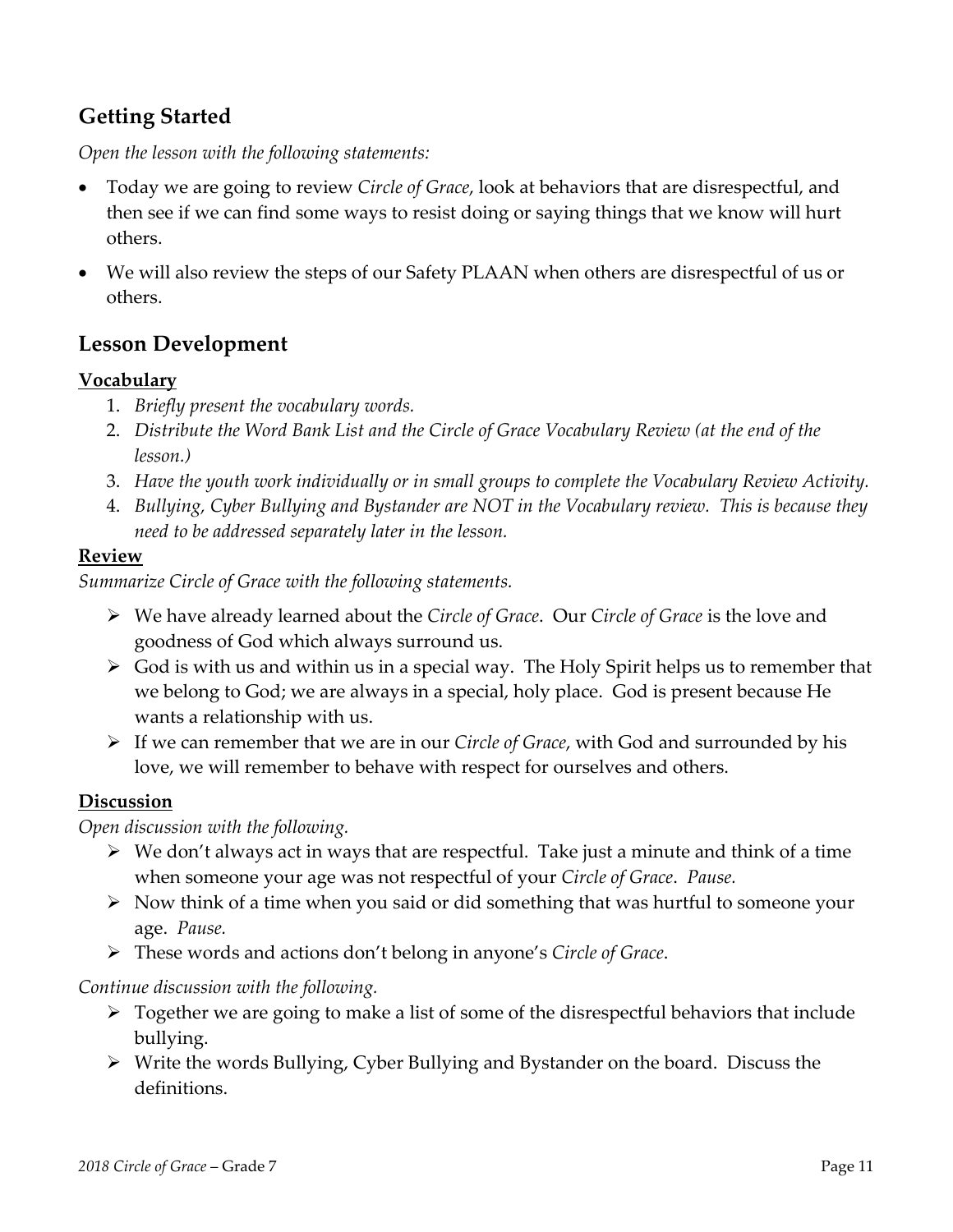- *Have the children identify how a bystander could have negative or positive influence on bullying behavior. Be sure these behaviors are identified and discussed.*
	- *I. Negative: Instigate, encourage, join in, passively accept.*
	- *II. Positive: Directly intervene by discouraging the bullying behavior, defending the victim or redirecting the situation away from the bullying, getting help by rallying support or reporting the behavior.*

Have the young people brainstorm ideas of disrespectful behaviors/bullying as you list them on the board. *Prompt as needed to include: Peer Pressure, Bullying, Excluding, Teasing, Purposefully Embarrassing, Gossiping, Being Dishonest, Being a False Friend.* 

### **Activity**

*Divide the young people into small groups. Have each small group select one or two disrespectful* behaviors. Have them make a chart listing ways to resist the pressure to participate in those behaviors and listing of how to be a helpful bystander if one is witnessing bullying behavior. Have the youth role play *resisting pressure and being the bystander; both positive and negative. Examples of resisting pressure are: "*No, that doesn't interest me," or, "I have decided not to do that." *Examples of helpful bystanders are:* Engaging the person being bullied in conversation like "Did you see that game last night? "It was great! Would you like to watch the next game at my house?" A group of you can sit with the person being bullied at lunch table to discourage further bullying.

Share ideas in a large group. Write on the board the combined list of appropriate words or actions to *resist pressure and be a positive bystander. Conclude discussion by summarizing the following:*

- $\triangleright$  Standing up for what is right sometimes means taking a risk.
- $\triangleright$  If no one laughs (joins in) you are taking the bully's power away.
- You can stand up for another person's *Circle of Grace* by not joining in.
- $\triangleright$  If you are the one being made fun of or disrespected, look around for the people who are not laughing. They are resisting the pressure to join in the disrespectful behaviors. They have qualities of someone who would be a good friend. They are respecting your *Circle of Grace*.

### **Activity** ‐ **Code of Conduct for Children and Young People**

Distribute the Code of Conduct to each student. Discuss the importance of giving their pledge so they will act consistent with the Catholic faith. Have the students take it home for the parents to sign and return to the leader. Students should receive a copy of the Code of Conduct after the leader signs it.

**Optional Activity** ‐ *Divide the young people into small groups. The group's task is to educate the* younger students (third and fourth grade) on bullying and how to respond in a positive way. This can be done using a skit, writing, drawing or collage. The class will vote on the best group's project/activity. *The project/activity will be given to the principal/director of religious education.*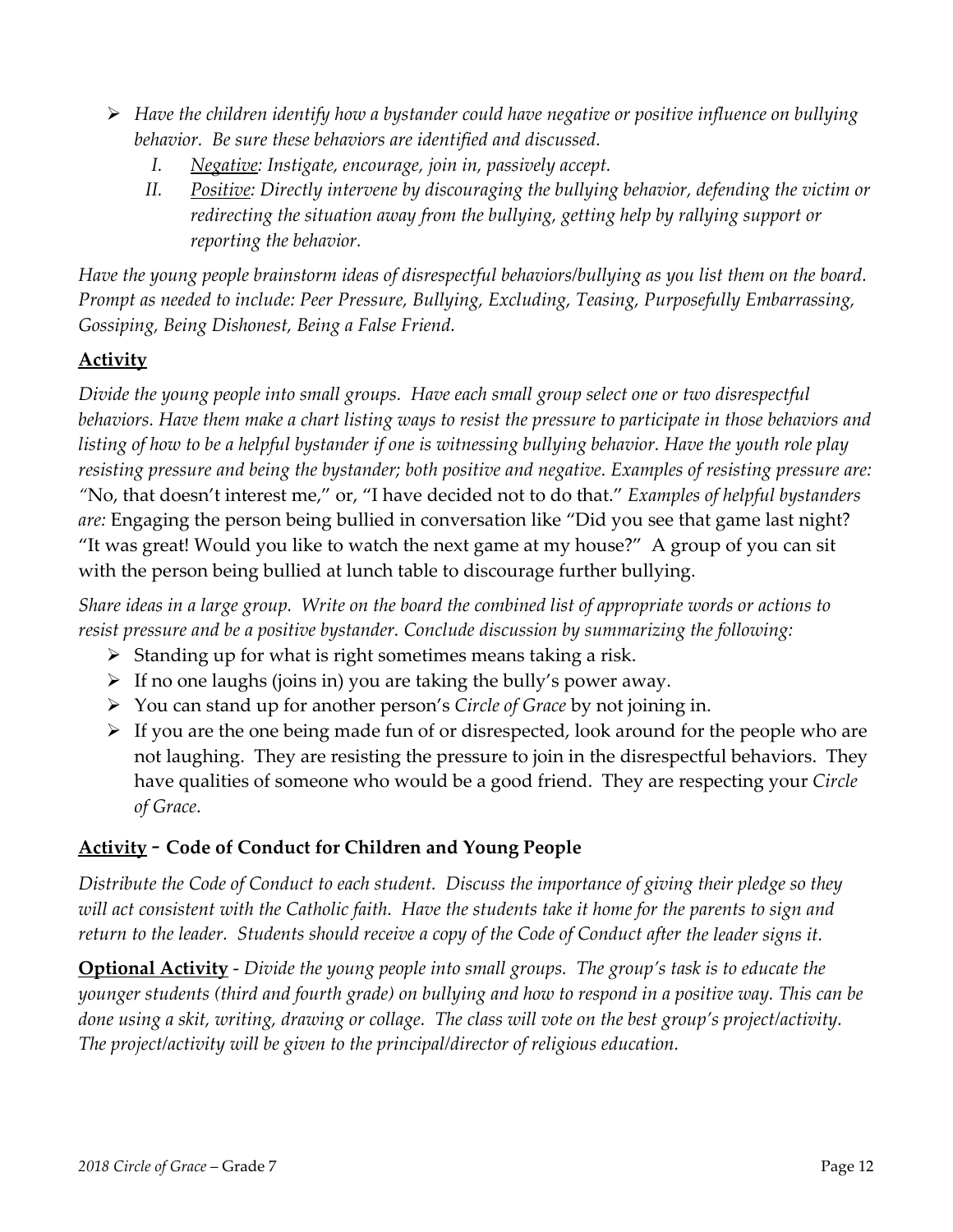#### **Discussion**‐ Review Safety **PLAAN** Summary

- 1. *Write on the board*
	- *P – Protect*
	- *L – Listen*
	- *A – Ask*
	- *A – Act*
	- *N – Notify*
- 2. *Review*
- The first letter **"P"** stands for **Protect with Respect**
	- How do you think respect can help us protect our *Circle of Grace*?
		- o *Answers should include:*
			- *respecting ourselves as a child of God*
			- *respecting others because they are also Children of God*
			- *keeping unsafe words, touches, and images out of our Circle of Grace.*
	- The letter **"P"** is about knowing that each of us has a *Circle of Grace* and respecting it.
- The letter **"L"** stands for **Listen**
	- In every situation we need to remember that the Holy Spirit is always with us to help us stay safe.
	- The Holy Spirit gives us feelings or instincts and we need to listen to them.
	- The letter **"L"** connects us with the Communion of Saints and the qualities we have been given as expressions of God's love.
- The letter **"A"** stands for **Ask**
	- When you have an uncomfortable feeling, you are recognizing the Holy Spirit helping you know that something is not right.
	- The letter **"A"** asks: "Does this say, 'Yes,' to what God has called me to be? Does this belong in my *Circle of Grace*?"
	- There are some questions that the letter **"A"** reminds us to ask ourselves whenever we are in a situation that makes us feel uncomfortable or that just doesn't feel quite right. The questions are also good ones to ask every so often even when we don't get a gut feeling ‐ sometimes asking the questions helps us to hear the Holy Spirit when we did not remember that we needed to listen.
	- *Read each question allowing a few moments for quiet reflection between each.*
		- 1. How long have you known this person?
		- 2. Is your knowledge of this person face-to-face?
		- 3. How much do you know about this person?
		- 4. How have you verified what this person has told you about themselves?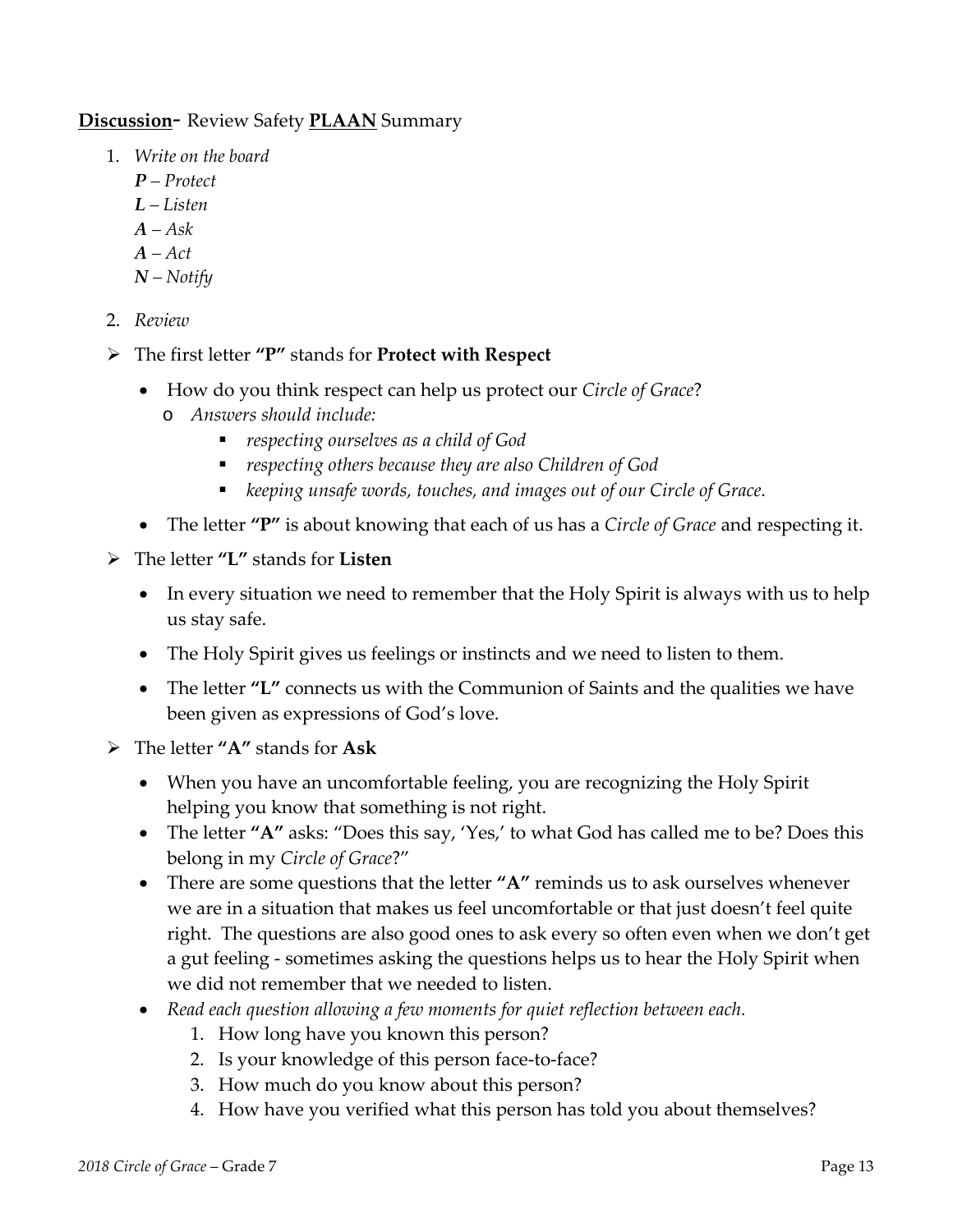- 5. What do your feelings (instincts) tell you about this person or situation?
- 6. How many things do you have in common with this person?
- 7. Is the relationship respectful of your boundaries and the other person's?
- 8. Are you able to say, "No," to this person?
- 9. Does this person's age or status influence your behavior in the relationship?
- 10. Does this person ever ask you to keep secrets?
- The next letter **"A"** stands for **Act**
	- To protect your *Circle of Grace*, you need to tell trusted adults you need help.
	- There are other things you can do to protect your *Circle of Grace* when your parents or trusted adults may not be around. Some of them are:
		- 1. Don't reveal personal information on the internet. That includes full names, school, grade, address, phone, sports teams, church groups, etc. Perpetrators try to identify young people by learning about their activities and schedule patterns. Be particularly cautious of social networking websites such as myspace.com and personal blogs.
		- 2. Stay away or get away from situations that make you feel uncomfortable.
		- 3. Tactics may include saying, "No," walking away, calling a parent.
		- 4. Understand that comments about another person's physical attributes, race, religion, economic status, etc., which de‐value or criticize are never appropriate.
		- 5. Avoid unsafe situations, which involve alcohol, drugs, or smoking.
		- 6. Be cautious about situations in which one is left alone with an adult.
- The last letter **"N"** stands for **Notify**
	- Notify your parents or another trusted adult whenever someone has violated your boundaries, such as manipulating to control you or not respecting your *Circle of Grace* or someone else's *Circle of Grace*.
	- Think of three people besides your parents whom you can trust, whom you feel will listen and would offer help. Ask yourself these questions:
		- Do these people respect your *Circle of Grace*?
		- Do they respect their own *Circle of Grace*?
		- Do they respect the *Circle of Grace* of other people you know?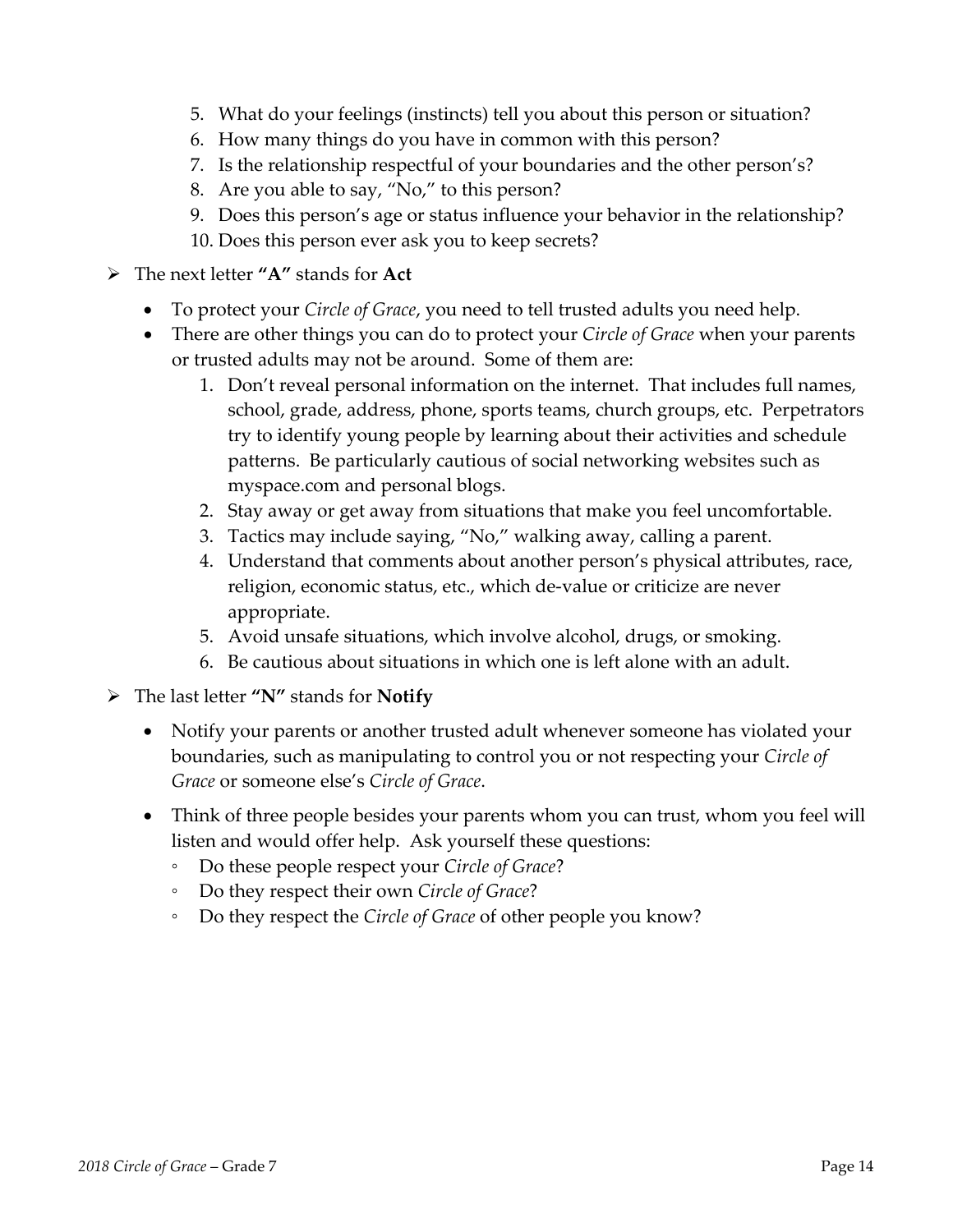#### *Continue by saying:*

 Trusted adults want what is best for you; they want your *Circle of Grace* to be respected. Discuss with your parents the three other persons whom you feel are trusted adults. Then let the trusted adults know you have chosen them. Share with them what *Circle of Grace* means to you. Today is a good day to start those conversations.

### **Closing Prayer**

Call the young people to prayer by asking them to quietly reflect on disrespectful behaviors that they may have seen, received, or done to others. Remind them that as Catholics we have access to the healing grace of God through the Sacrament of Reconciliation. Invite them to listen as you pray, beginning with the *Sign of the Cross:*

> **With each new day, I am growing up, Lord. I want to be a person close to Your Heart. It's very hard I think, to make the choices You desire which are always best for me. Today's culture would have me think otherwise especially when it is about respecting others and standing up for what is right. I pray that You will help me and guide me. Let me share each day, my talents where they are needed, and, when You prompt me with Your Holy Spirit, let me have the courage to be generous and open to do what you want. Amen.**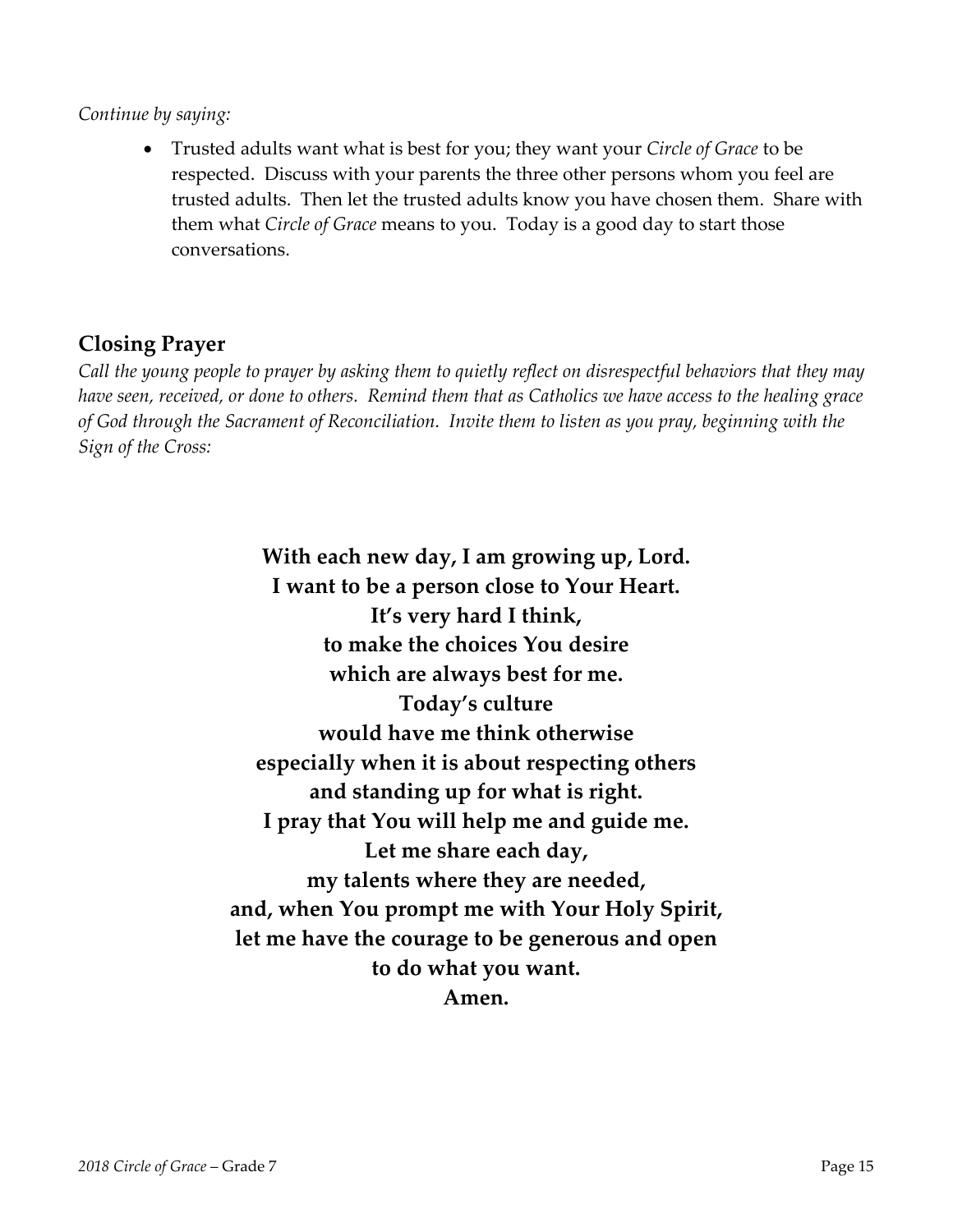## **Parent Take Home Activity Grade 7: Saying No to Disrespect Honoring Everyone's** *Circle of Grace*

Dear Parent,

We presented the *Circle of Grace* Lesson "SAYING NO to Disrespect, Honoring Everyone's *Circle of Grace*" to your Child. The goal of the lesson was to help the youth understand and combat negative behavior especially bullying. Your child has received a *Circle of Grace* Code of Conduct contract. Please sign and review with your child. The contract should be sent back to class the following week.

Thank you for your support of the *Circle of Grace* program. It is essential and appreciated as we strive to provide the safest possible environment for our children.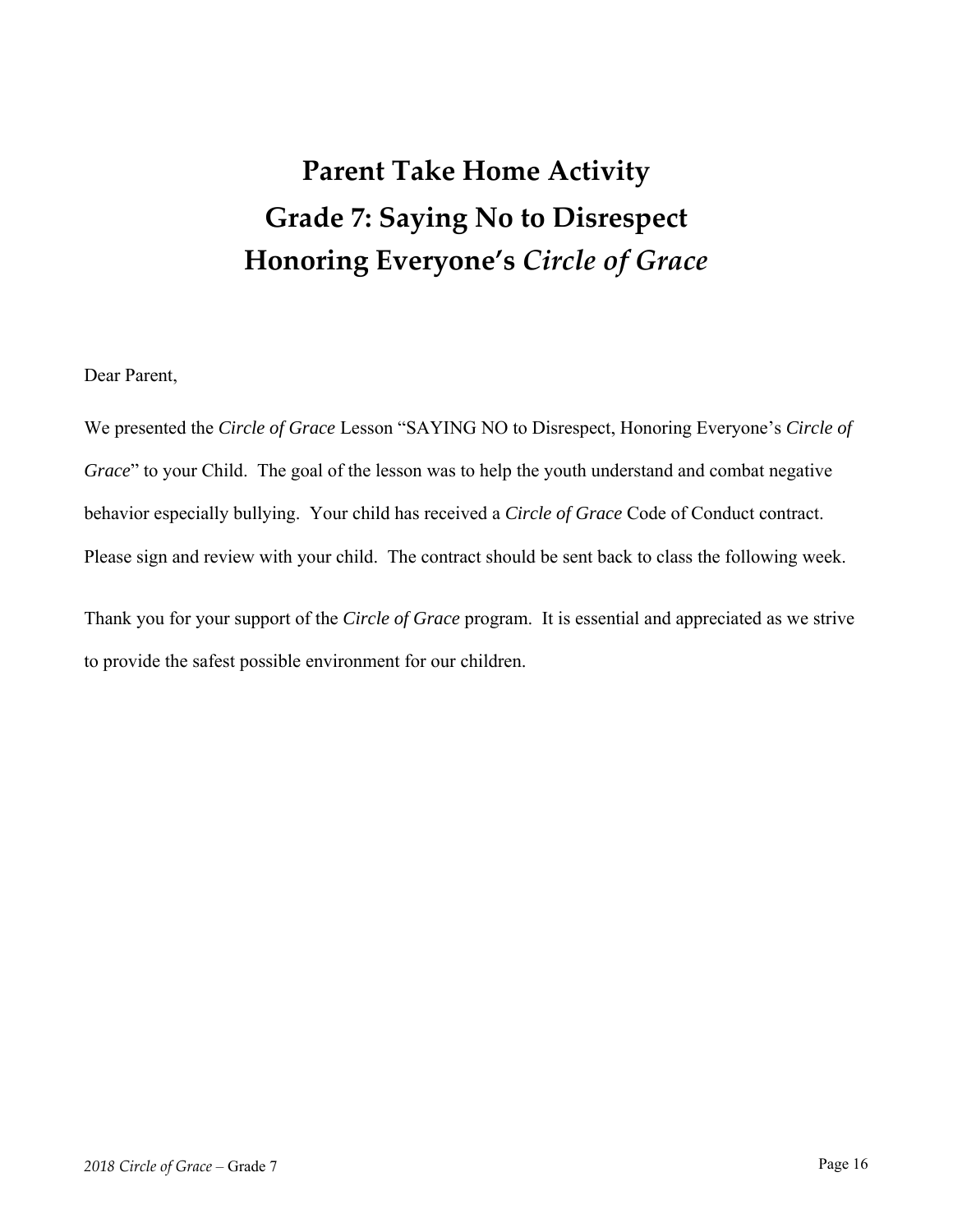

## **Code of Conduct for Children and Young People**

I understand that I am created by God and live in the love of the Father, Son, and Holy Spirit.

I understand that God does not want or cause bad things to happen.

I understand that God is with me even when I am hurting or sad.

I understand the *Circle of Grace* that God gives me and others.

I understand that I can help stamp out "bullying" by not being a silent bystander.

I understand that speaking out and taking positive actions when bullying occurs makes a difference.

Because of this understanding when I interact with someone, either in person or when using technology such as texting and social networking, I will strive to:

- Have my actions be safe and show respect toward myself and others.
- Have my words and actions represent the truth.
- Identify and maintain appropriate and healthy boundaries and relationships.
- Talk with my parents/trusted adult if I have concerns (bullying) or if there is a question that these boundaries are violated.

| مدحامات حاجا |
|--------------|
|              |

Parent **Date**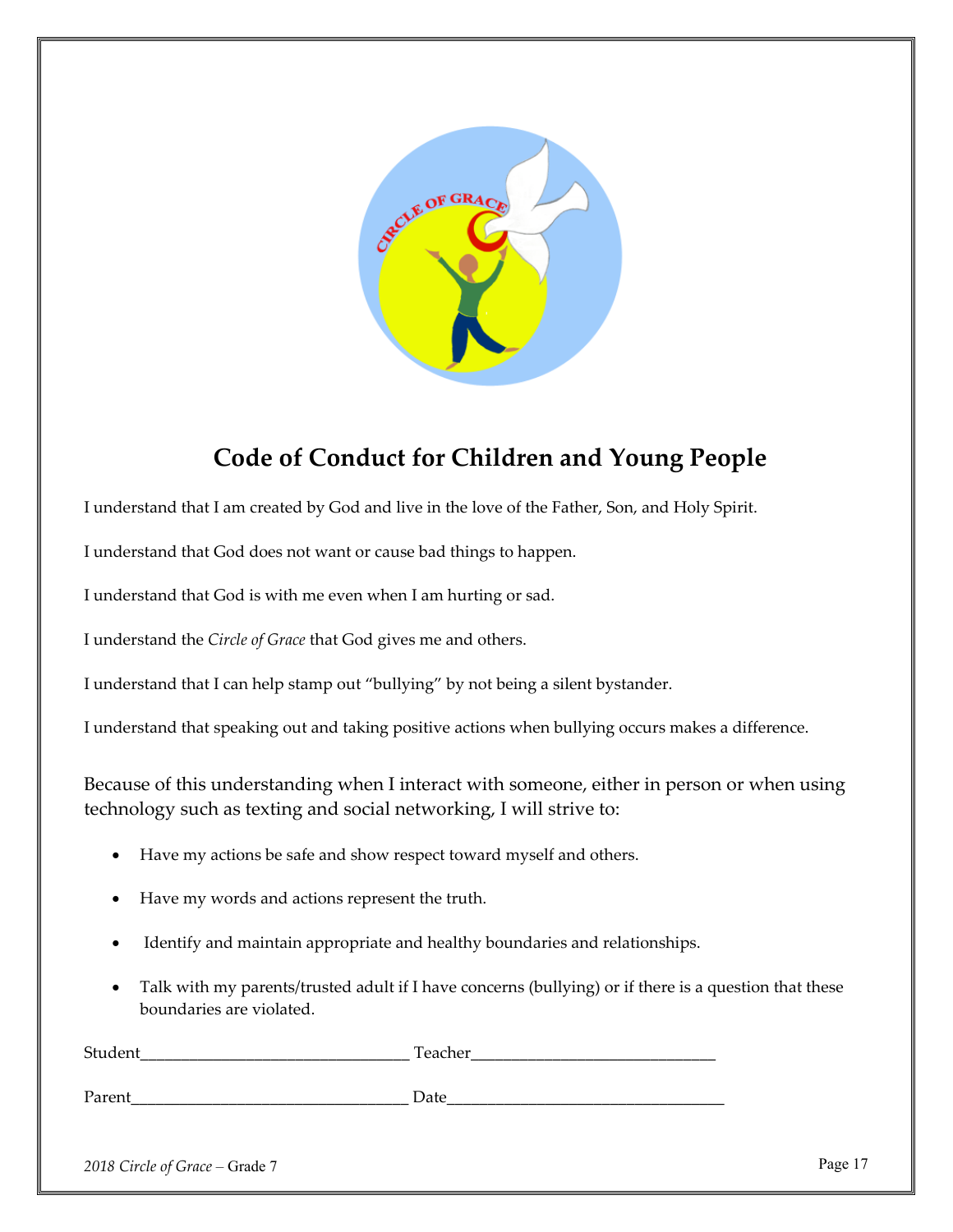## **Bullying Prevention Resources**

**Stop Bullying Now www.stopbullying.gov**

**Pacer National Bullying Prevention Center www.pacer.org/bullying** 

**Netsmartz Cyberbullying www.netsmartz.org/Cyberbullying** 

**Wired Safety www.wiredsafety.com** 

**Connect Safely www.connectsafely.org** 

**Boys Town National Hotline 1‐800‐448‐3000 hotline@boystown.org**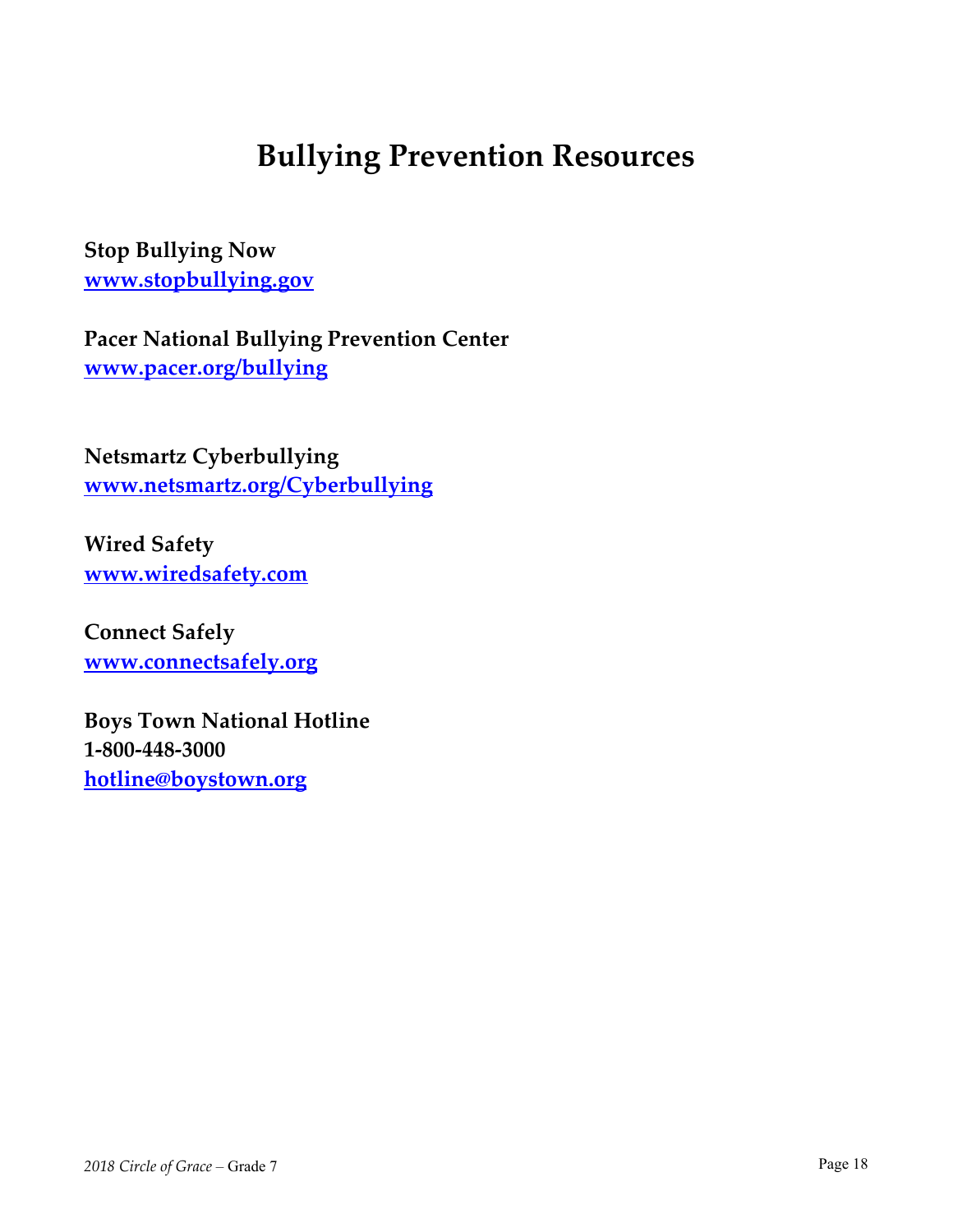# *Word Bank List for the Vocabulary Review Puzzle*

- 
- *Circle of Grace* 13 Respect
- Culture 14 Safe
- 
- Feelings 16 Signal
- 
- 
- Healthy 19 Trust
- 
- 
- Honesty 22 Value
- Boundary 12 Relationship
	-
	-
- Empathy 15 Safe Secret
	-
- Grace 17 Symbol
- 7 Greed 18 Talent
	-
- Holy 20 Trusted Adult
- Holy Spirit 21 Unsafe Touch
	-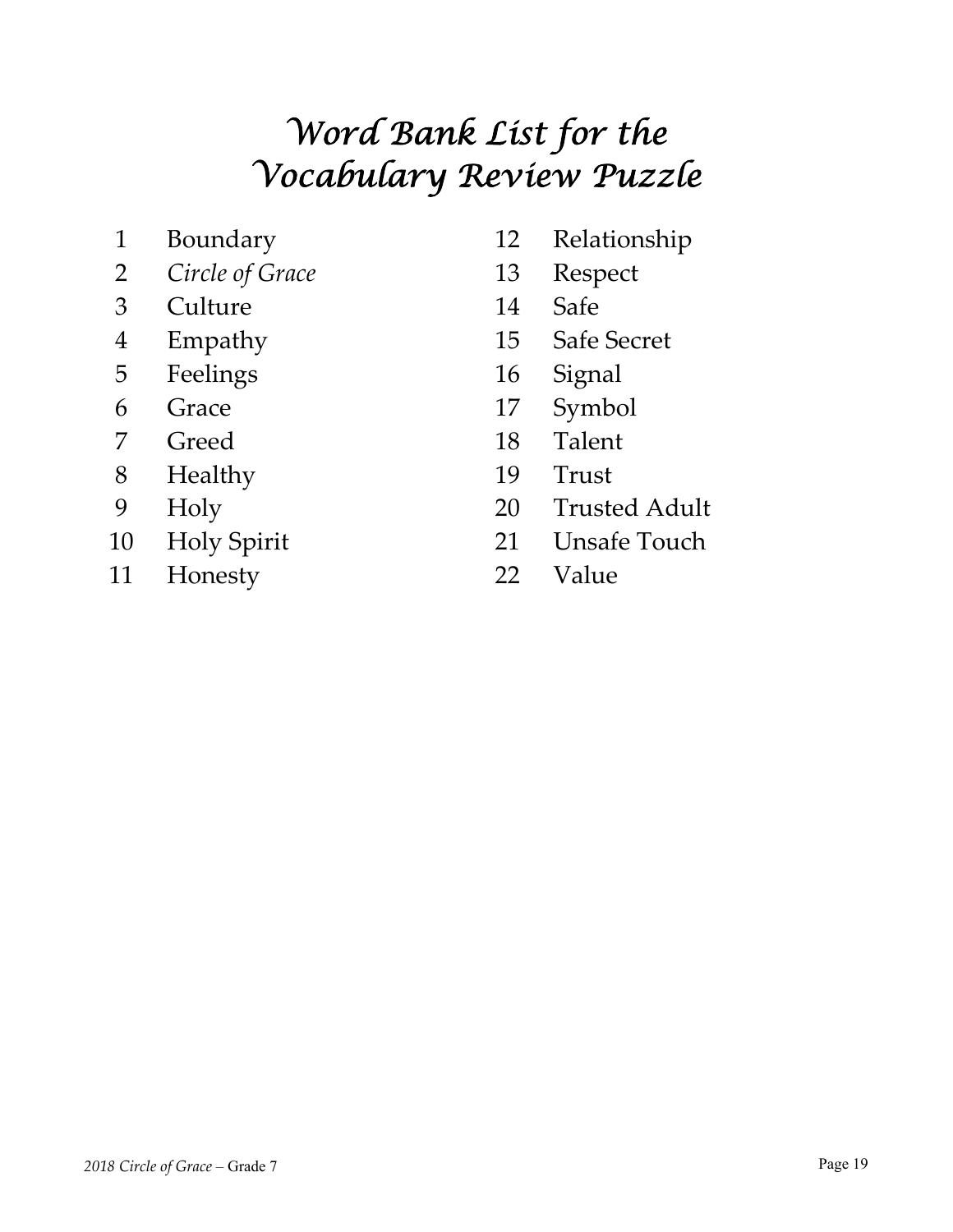

#### **Circle of Grace Vocabulary Review**

#### Across

- 3. A connection with God or others
- 5. When my body and my feelings are respected by me and by others
- 6. Touch that is disrespectful and hurts, scares, or makes me feel uncomfortable or confused (2 words)
- 8. A secret that doesn not hurt others or me (2 words)
- 9. Gift of God's goodness and love to help me live as a Child of God
- 14. An adult who helps me to stay safe in my Circle of Grace and to respect others within their Circle of Grace (2 words)
- 15. Special because of a connection with God who loves me always
- 17. Special God-given ability or gift
- 18. Something I sense inside myself that gives me information about others or myself
- 19. Picture or object that stands for something else

#### Down

- 1. The love and goodness of God that always surrounds me and all others (3 words)
- 2. Being kind to others and doing what is best for myself and others
- 4. That which is sound and vigorous in mind, body and spirit
- 7. Intrinsic importance or worth
- 10. Ability to understand the feelings of another person
- 11. God present with and within me in a special way (2 words)
- 12. Something that marks a limit or border
- 13. Being able to count on someone to help me to stay safe within my Circle of Grace
- 16. Internal or external sign that tells me something may be safe or unsafe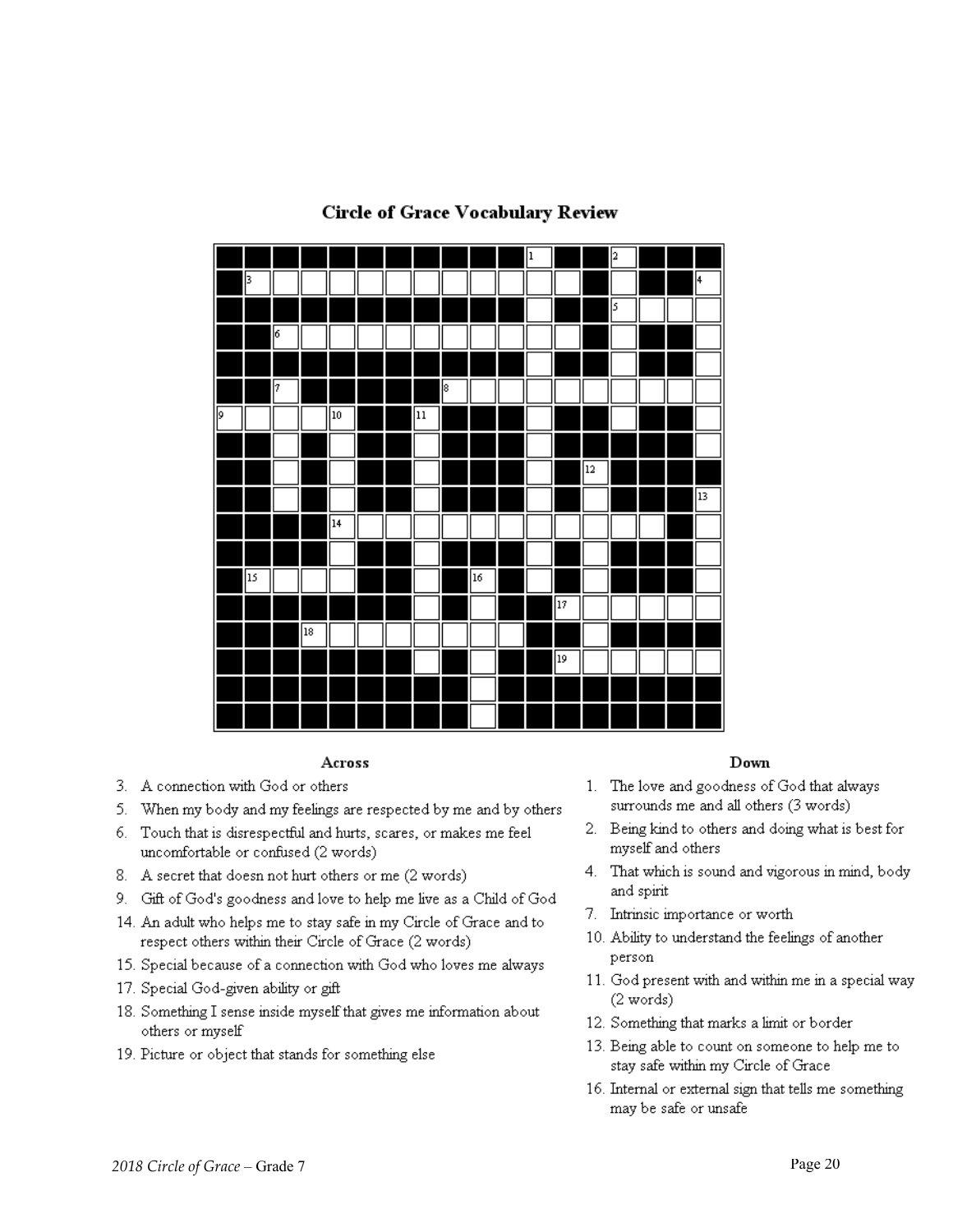|         |                   |         |      |         |   |    |                      |            |         |        | C<br>1 |         |             | $ _2R $ |    |    |         |
|---------|-------------------|---------|------|---------|---|----|----------------------|------------|---------|--------|--------|---------|-------------|---------|----|----|---------|
|         | $\mathbb R$<br>ß. | E       |      | A       | T | II | $\circ$              | $ {\rm N}$ | ΙS      | ⊪      | I      | P       |             | E       |    |    | 4 H     |
|         |                   |         |      |         |   |    |                      |            |         |        | R      |         |             | S<br> s | A  | F  | E       |
|         |                   | U<br>lσ | ļΝ   | S       | A | F  | E                    | IΤ         | О       | U      | Iс     | 田       |             | Þ       |    |    | A       |
|         |                   |         |      |         |   |    |                      |            |         |        | Ŀ      |         |             | E       |    |    | Ŀ       |
|         |                   | V<br>þ  |      |         |   |    |                      | S<br>18    | A       | F      | E      | ΙS      | E           | C       | R  | E  | Τ       |
| G<br>þ. | R                 | А       | C    | 10 E    |   |    | $ {\rm n}\;{\rm H} $ |            |         |        | 0      |         |             | T       |    |    | 田       |
|         |                   | Ŀ       |      | M       |   |    | $\circ$              |            |         |        | F      |         |             |         |    |    | Υ       |
|         |                   | U       |      | P       |   |    | Ŀ                    |            |         |        | G      |         | [12 B       |         |    |    |         |
|         |                   | E       |      | A       |   |    | Υ                    |            |         |        | R      |         | О           |         |    |    | T<br>13 |
|         |                   |         |      | T<br>14 | R | U  | S                    | ļΤ         | E       | $ D\>$ | A      | Þ       | U           | Ŀ       | Τ  |    | R       |
|         |                   |         |      | 田       |   |    | P                    |            |         |        | C      |         | ļΝ          |         |    |    | U       |
|         | 15 H              | О       | Ŀ    | Υ       |   |    | I                    |            | S<br>16 |        | E      |         | $\mathbb D$ |         |    |    | S       |
|         |                   |         |      |         |   |    | R                    |            | I       |        |        | T<br>17 | A           | Ŀ       | E  | lΝ | IΤ      |
|         |                   |         | 18 F | Ε       | Ε | Ŀ  | II                   | ļΝ         | G       | ls     |        |         | R           |         |    |    |         |
|         |                   |         |      |         |   |    | Τ                    |            | N       |        |        | S<br>19 | Υ           | M       | ΙB | О  | Ŀ       |
|         |                   |         |      |         |   |    |                      |            | A       |        |        |         |             |         |    |    |         |
|         |                   |         |      |         |   |    |                      |            | Ŀ       |        |        |         |             |         |    |    |         |

## **Circle of Grace Vocabulary Review Key**